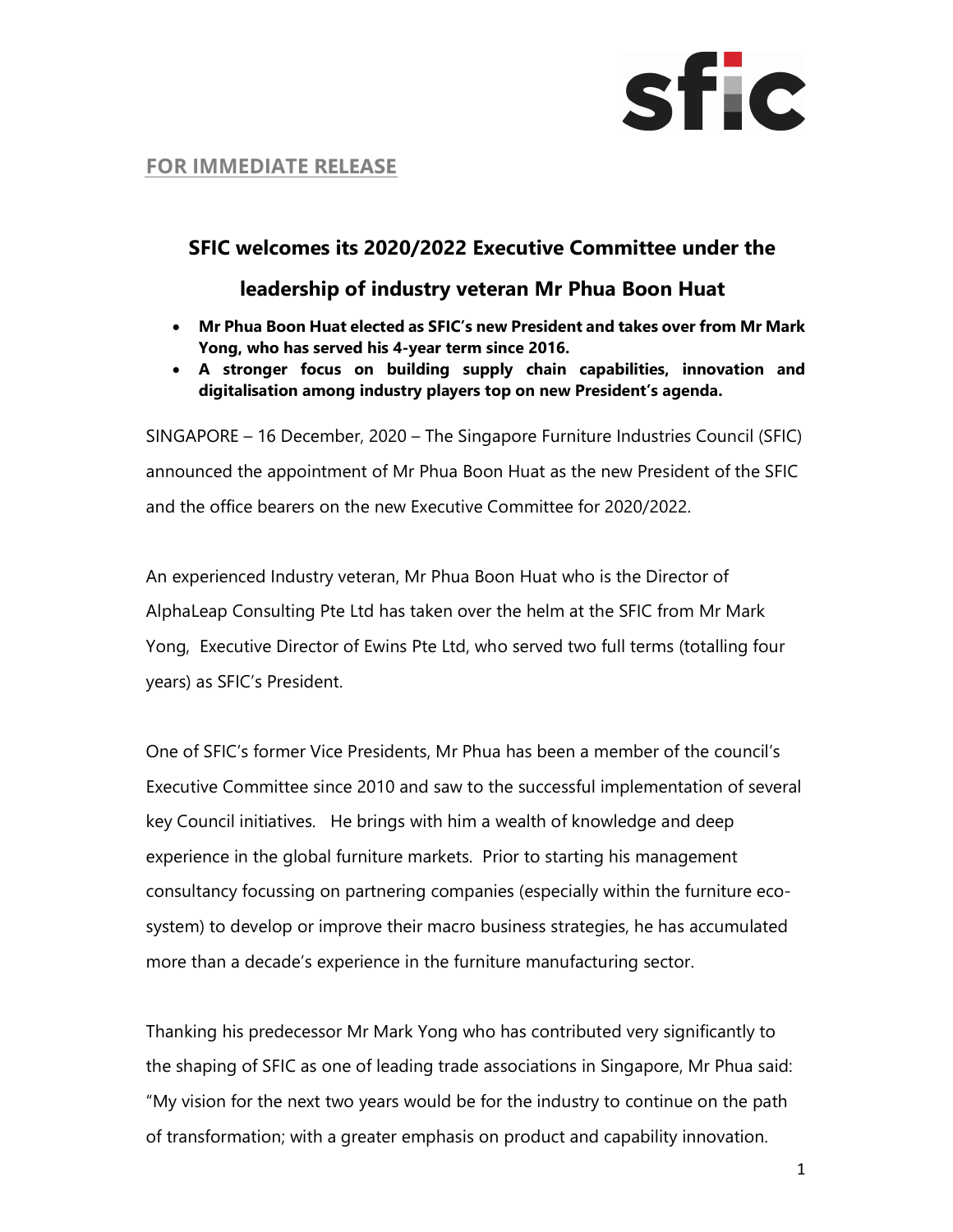

With a new generation of tech-savy millennial customers, unfettered access to global online marketplaces and entrenched social media habits, we need to evolve beyond being mere furniture providers to becoming lifestyle brands that resonate with the new economy consumers.

To manage growing complexity of consumer demand and cross border transactions of goods and services, the understanding and adoption of new supply chain capabilities and data analytics into companies' business processes are important areas of focus".

Mr Phua's appointment comes against the backdrop of a challenging economy with much uncertainty at least in the coming year. With global travel restrictions in place, many industry players were unable to participate in traditional channels like furniture exhibitions and marketing trips to get closer to businesses and trade customers. Industry players who have managed to thrive during this difficult period achieved success as a result of embracing and adopting digitalisation to achieve speed-tomarket and agility in the marketplace.

A firm believer in technology innovation, Mr Phua is also Chairman of Creativ-Space, a Singapore furniture industry B2B initiative supported by Enterprise Singapore in October 2020. This latest SFIC digital initiative was borne out of the industry's goal to take homegrown furniture expertise, capability and know-how into the region and internationally.

With Mr Phua's appointment, the council is confident that the industry will continue to reach new heights in its transformation journey.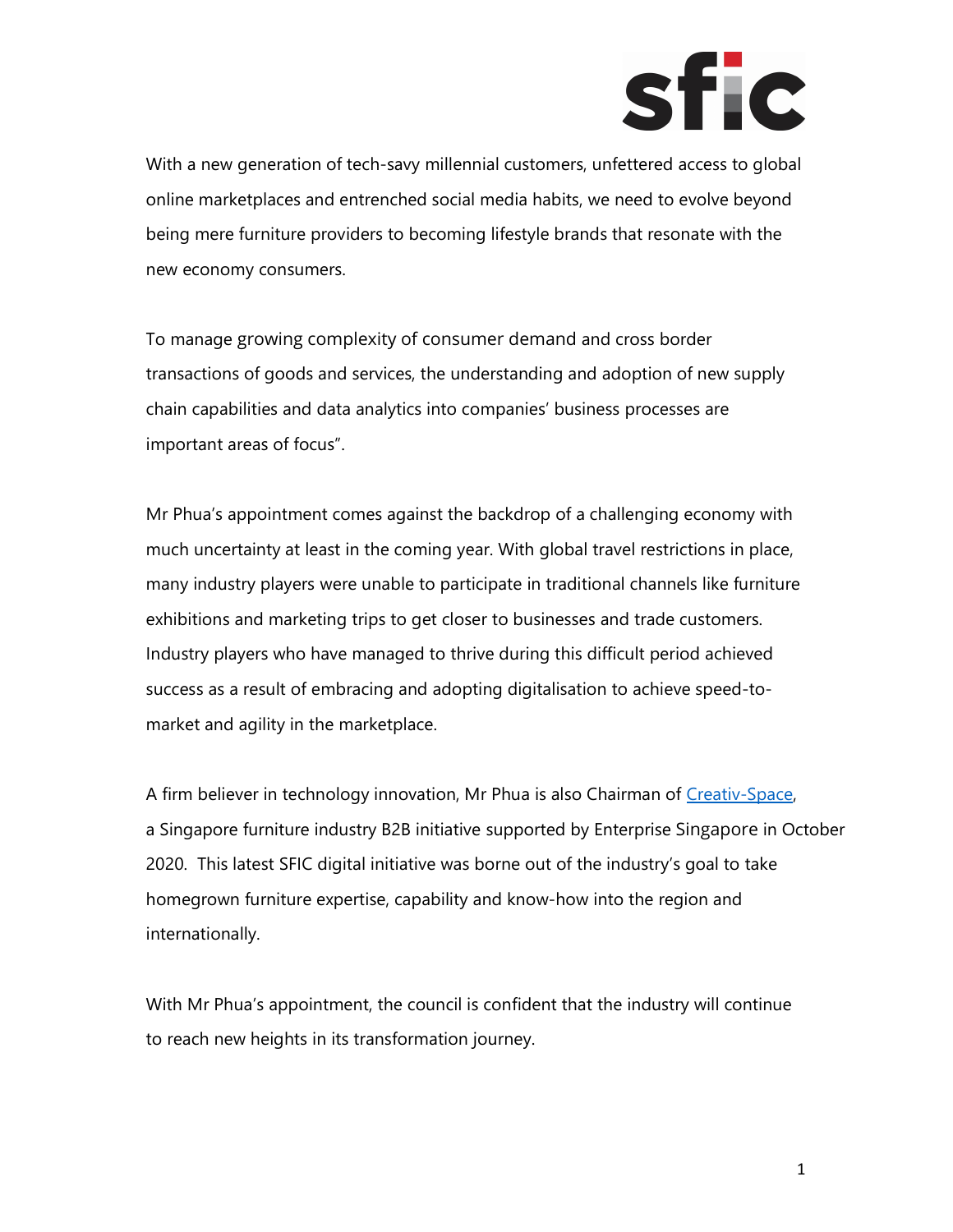

## About Singapore Furniture Industries Council (SFIC)

Singapore Furniture Industries Council was established in 1981 as the official representative body of Singapore's furniture and furnishings industry. Its membership comprises furniture manufacturers, interior fit-out specialists, retailers, designers, as well as materials/components/services suppliers. Currently, the council represents 95% of established furniture manufacturers in Singapore, of whom 65% have subsidiary manufacturing plants in various countries across the region, including China, Indonesia, Malaysia, Myanmar, Thailand, and Vietnam.

SFIC's primary role is to promote the interests of its members and the Singapore furniture and furnishings industry. For over 39 years, SFIC has helped its members to adapt to changes in the business environment by introducing trade, talent, design development and business innovation activities, as well as upgrading business capabilities.

Visit www.singaporefurniture.com for more information.

## For media enquiries, please contact:

Singapore Furniture Industries Council Philip Pang (philip@singaporefurniture.com) Tel: +65 6505 9166